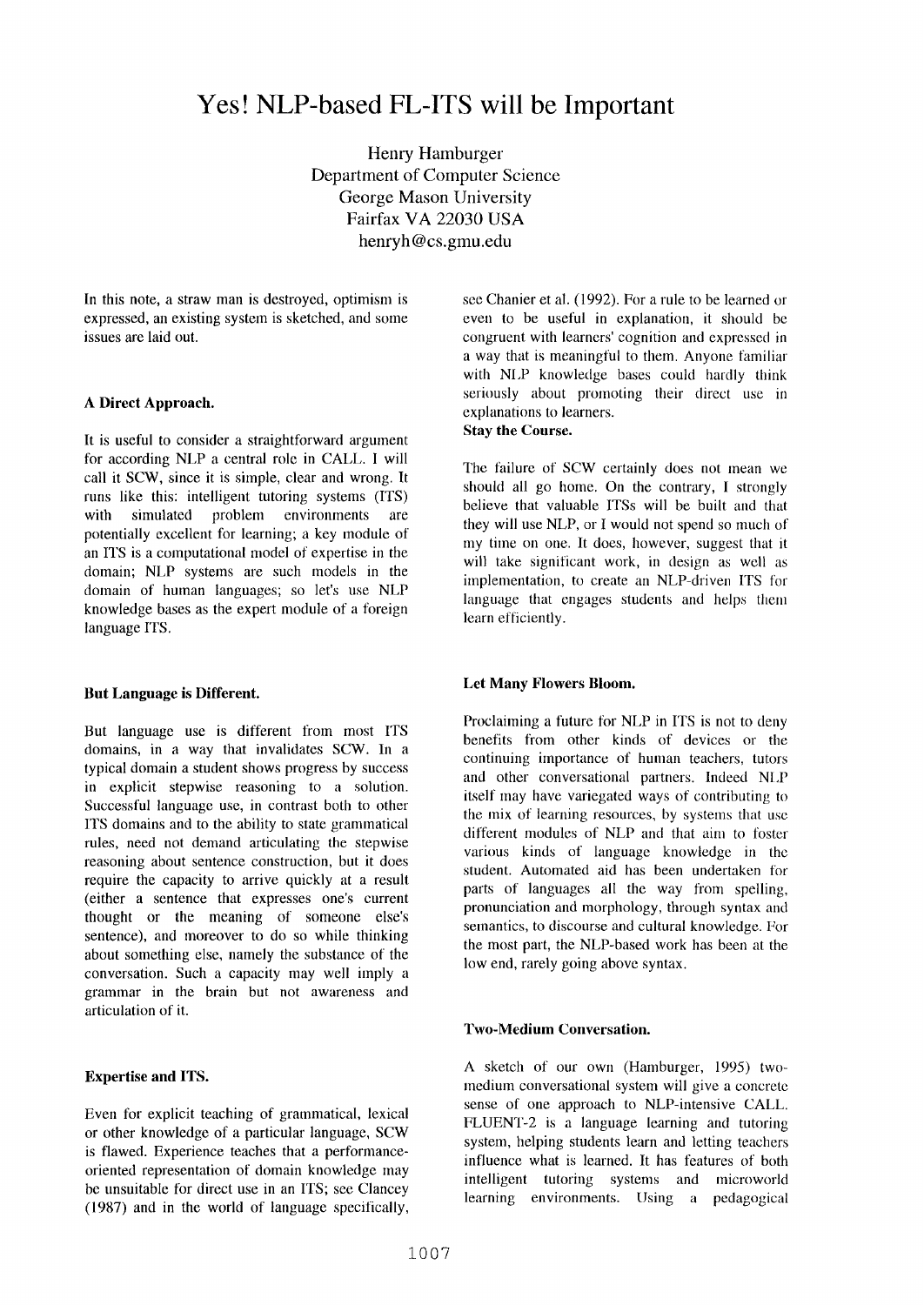strategy of situational immersion, the system engages the student in meaningful multi-media communicative acts in graphically depicted real world situations.

The student interacts with the system by direct use of the target language. The system uses Felshin's (1993) multilingual NLP system, which can expose students to a wide variety of linguistic forms. The intent is that new words, phrases and grammatical usage will become comprehensible through meaningful exposure and use. The system makes this possible by tightly coupling the language to graphical acts and system generated animations within a realistic ongoing situation. Actions available to both the student and the system include selecting and moving objects and making human figures walk, turn, point, grasp and release objects, and so on.

The teacher interacts with the system through graphical (GUI) tools that facilitate the designing of exercises and the construction of appropriate microworlds. These tools let a teacher construct exercises that invoke specific linguistic concepts in the target language without having to deal directly with the NLP system. One parameter of an exercise can be a plan for a goal in a situation, a capacity that makes exercises portable across microworlds. Real language teachers have given design advice and now use the system.

## **Three Issues.**

Fidelity and interactiveness are key issues for ITS. Extensibility has been a key issue in NLP. All three will be important for NLP-based CALL. I'll subdivide each, mention some interplay among them and comment on Fluent-2 in light of them.

Fidelity is the accuracy of a presentation. For example the visual fidelity of a photo or video exceeds that of simple graphics or animation. A technical drawing may have good conceptual fidelity if it connects related concepts. Two aspects of fidelity that may rightly concern language educators are cultural authenticity and the situational continuity of a conversation.

Interactiveness of an ITS can include its immediate responsiveness by faithfully updating the visible situation after a student makes some kind of move as well as longer-range responsiveness to an individual student, based on a model that it builds of that student's knowledge. In addition, the student may be offered control over parameters of the systems behavior, including subject matter, difficulty and style. We have used this last

approach, in response to arguments made by Self (1988).

A system can be designed to be extendable within a language. It takes extra effort to make it possible for a teacher to do so, as opposed to a programmer. Portability across languages is familiar to NLP researchers, and, as noted above, portability can also refer to moving exercise types into new situations. Schoelles and Hamburger (1996) show how this capacity lets one present a language concept in one situation and test it in another.

There are tradeoffs here. As an example, Murray's (1995) video system achieves exceptionally fine cultural fidelity, but for that reason little of it is language portable. Interactiveness also is difficult to achieve with video, since there is a finite amount of video material produced in advance. Our generative, recombinative animation approach does not encounter this constraint.

# **In the End.**

It will not be easy, but I hope and believe that before too long there will be a variety of exciting, effective NLP-based CALL systems.

# **References**

Chanier, T., Pengelly, M., Twidale, M. and Self, J. (1992) Conceptual modelling in error analysis in computer-assisted language learning systems. In Swartz, M.L. and Yazdani, M. (Eds.) Intelligent Tutoring Systems for Foreign Language Learning. Berlin: Springer-Verlag

Clancey, W. (1987) Knowledge-Based Tutoring: The GUIDON Program. Cambridge, MA, USA: MIT Press.

Felshin, S. (1993) A Guide to the Athena Language Learning Project Natural Language Processing Systems. MIT.

Hamburger, H. (1995) Tutorial tools for language learning by two-medium dialogue. In Holland, V.M., Kaplan, J.D. and Sams, M.R. (Eds.) Intelligent Language Tutors. Mahwah, NJ, USA: Erlbaum.

Murray, J. (1995) Lessons learned from the Athena Language Learning Project. In Holland, V.M., Kaplan, J.D. and Sams, M.R. (Eds.) Intelligent Language Tutors, Mahwah, NJ, USA: Erlbaum.